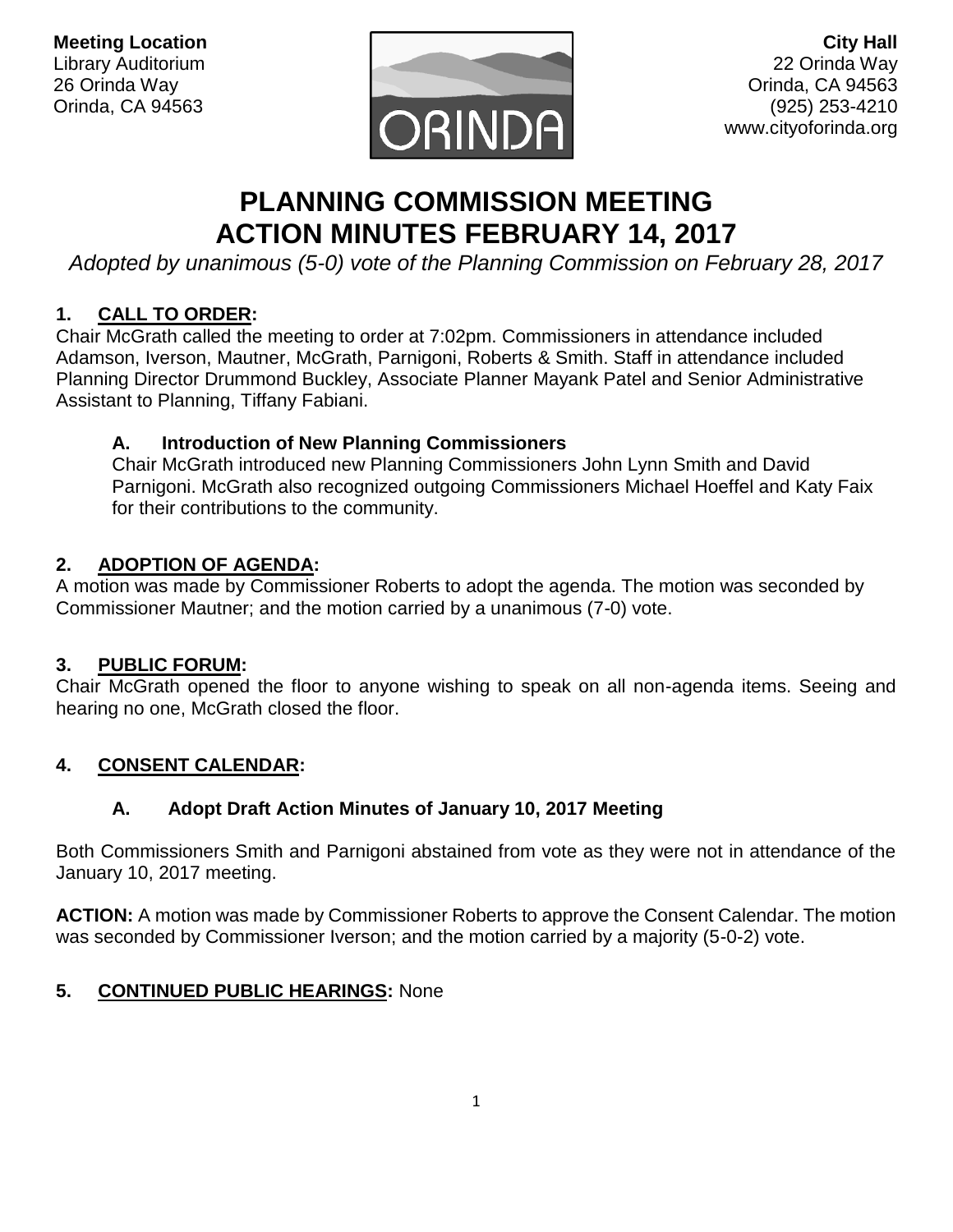## **6. NEW PUBLIC HEARINGS:**

#### **A. Election of 2017 Officers:**

## **1. Chair**

**ACTION:** A motion was made by Commissioner Roberts to appoint Commissioner Willy Mautner as Chair. The motion was seconded by Commissioner Iverson; and the motion carried by a unanimous (7-0) vote.

# **2. Vice-Chair**

**ACTION:** A motion was made by Commissioner McGrath to appoint Commissioner Iverson as Vice-Chair. The motion was seconded by Commissioner Mautner; and the motion carried by a unanimous (7-0) vote.

**B.** A public hearing to consider Design Review, Exception, and Tree Removal Permit applications to demolish an existing 2, 112 adjusted square-foot (2,512 gross) single-family residence and construct a new 3,392 adjusted square-foot (3,792 gross) single-family residence on a 21,344 square-foot lot. The existing residence encroaches into a water-channel setback. The proposed residence will reduce the encroachment; however, an Exception Permit is required as the proposed building footprint will continue to encroach into the water-channel setback. Additionally, an Exception Permit is also required for the 15-foot minimum side-yard setback.

|                              | <b>PROJECT SITE:   17 Overhill Road</b>                     |
|------------------------------|-------------------------------------------------------------|
| APN:                         | 268-182-014                                                 |
| Applications:                | DRA-2016-014; EXC-2016-040; EXC-2017-005; TRP-2016-029      |
| Zoning Designation:          | RL-20 (Residential Low Density - 20,000 square feet)        |
| Lot Size:                    | 21,344 square feet                                          |
| Owner:                       | <b>Yaser Honarmond</b>                                      |
| <b>Project Planner:</b>      | <b>Mayank Patel, Associate Planner</b>                      |
| <b>CEQA Status:</b>          | Categorically Exempt: CEQA guidelines §15303                |
| <b>Staff Recommendation:</b> | Staff recommends approval of Design Review, Exception and   |
|                              | Tree Removal Permit applications and to adopt the Statement |
|                              | of Official Action.                                         |

Staff provided a brief overview of the staff report and answered questions of the Commission.

Chair McGrath called for any and all ex parte' communications and/or site visits. All Commissioners stated that they had visited the site but did not speak to anyone.

Chair McGrath opened the floor to the applicant for comment.

Property owner Yaser Honarmond and project architect Hector Yaminez provided testimony and answered questions of the Commission.

Chair McGrath opened the floor to the public for comment. Seeing and hearing no one, Chair McGrath closed the floor and brought the item back to the Commission for deliberation and vote.